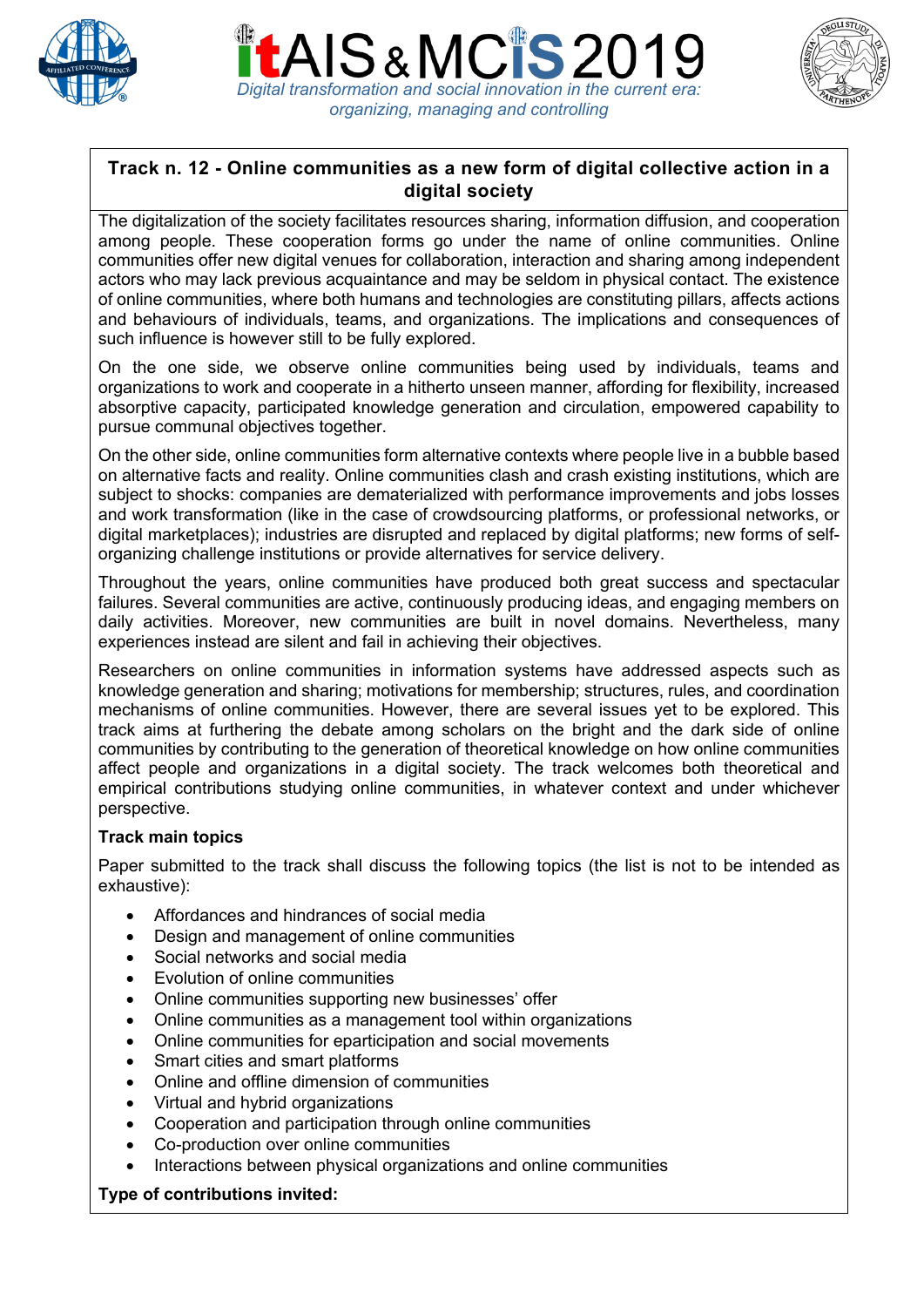





*We invite full research papers, research-in-progress papers, experience-in-the-field reports and case reports. Both empirically and/or theoretically grounded.*

| <b>Track Co-Chairs</b> |                                                                                                                                                                                                                                                                                                                                                                                                                                                                                                                                                      |
|------------------------|------------------------------------------------------------------------------------------------------------------------------------------------------------------------------------------------------------------------------------------------------------------------------------------------------------------------------------------------------------------------------------------------------------------------------------------------------------------------------------------------------------------------------------------------------|
| Name - Surname         | Alessio Maria Braccini                                                                                                                                                                                                                                                                                                                                                                                                                                                                                                                               |
| <b>Title</b>           | Professor                                                                                                                                                                                                                                                                                                                                                                                                                                                                                                                                            |
| E-mail                 | abraccini@unitus.it                                                                                                                                                                                                                                                                                                                                                                                                                                                                                                                                  |
| Affiliation            | Università degli Studi della Tuscia                                                                                                                                                                                                                                                                                                                                                                                                                                                                                                                  |
| Short bio              | Alessio Maria Braccini is Associate Professor of Information Systems at<br>the University of Tuscia, Italy. He holds a PhD in Management of<br>Information Systems from the LUISS Guido Carli University. His main<br>research interest is the impact of ICT on teams and organizations. His<br>works appeared in journals (among which GIQ, IJAIS, CAIS, IJECS, JCIT)<br>and conferences (among which ICIS, ECIS, BIS, WOA, ItAIS). He has been<br>track chair in past editions of ItAIS and WOA, and track chair and associate<br>editor for ECIS. |
| Name - Surname         | <b>Tommaso Federici</b>                                                                                                                                                                                                                                                                                                                                                                                                                                                                                                                              |
| Title                  | Professor                                                                                                                                                                                                                                                                                                                                                                                                                                                                                                                                            |
| E-mail                 | tfederici@unitus.it                                                                                                                                                                                                                                                                                                                                                                                                                                                                                                                                  |
| Affiliation            | Università degli Studi della Tuscia                                                                                                                                                                                                                                                                                                                                                                                                                                                                                                                  |
| Short bio              | Tommaso Federici teaches Human Resource Management at University                                                                                                                                                                                                                                                                                                                                                                                                                                                                                     |
|                        | of Tuscia (Viterbo, Italy) and Information Systems Management at LUISS<br>University (Rome, Italy). He also taught at other Universities, Schools of                                                                                                                                                                                                                                                                                                                                                                                                 |
|                        | management, Ph.D. programs. His recent research interests are: Online                                                                                                                                                                                                                                                                                                                                                                                                                                                                                |
|                        | Communities for collective action, Influence of ICT on Political Processes,                                                                                                                                                                                                                                                                                                                                                                                                                                                                          |
|                        | Digital Natives entering the workplace. His works are published on journals                                                                                                                                                                                                                                                                                                                                                                                                                                                                          |
|                        | - among them: GIQ, CAIS, VINE, JEIM, JCIT - chapters of book, and                                                                                                                                                                                                                                                                                                                                                                                                                                                                                    |
|                        | proceedings of conference. He already chaired tracks and served as                                                                                                                                                                                                                                                                                                                                                                                                                                                                                   |
|                        | reviewer at itAIS and at ECIS.                                                                                                                                                                                                                                                                                                                                                                                                                                                                                                                       |
| Name - Surname         | Øystein Sæbø                                                                                                                                                                                                                                                                                                                                                                                                                                                                                                                                         |
| <b>Title</b>           | Professor                                                                                                                                                                                                                                                                                                                                                                                                                                                                                                                                            |
| E-mail                 | oystein.sabo@uia.no                                                                                                                                                                                                                                                                                                                                                                                                                                                                                                                                  |
| Affiliation            | Universitetet I Agder                                                                                                                                                                                                                                                                                                                                                                                                                                                                                                                                |
| Short bio              | Øystein Sæbø is a Professor of Information Systems and Head of Centre                                                                                                                                                                                                                                                                                                                                                                                                                                                                                |
|                        | for eGovernment research at the University of Agder, Norway. He holds a                                                                                                                                                                                                                                                                                                                                                                                                                                                                              |
|                        | PhD in Computer Science from Aalborg University, Norway. His main                                                                                                                                                                                                                                                                                                                                                                                                                                                                                    |
|                        | research interests are eGovernment, eParticipation and ICT for                                                                                                                                                                                                                                                                                                                                                                                                                                                                                       |
|                        | Development. Øystein's work is published in journals such as Strategic                                                                                                                                                                                                                                                                                                                                                                                                                                                                               |
|                        | Journal of Information Systems, The Information Society, Government                                                                                                                                                                                                                                                                                                                                                                                                                                                                                  |
|                        | Information Quarterly and Scandinavian Journal of Information Systems,                                                                                                                                                                                                                                                                                                                                                                                                                                                                               |
|                        | and he is currently a Senior Editor of The Electronic Journal of Information                                                                                                                                                                                                                                                                                                                                                                                                                                                                         |
|                        | Systems in Developing Countries (EJISDC), and an Associate Editor in the                                                                                                                                                                                                                                                                                                                                                                                                                                                                             |
|                        | Information Systems Journal (ISJ).                                                                                                                                                                                                                                                                                                                                                                                                                                                                                                                   |